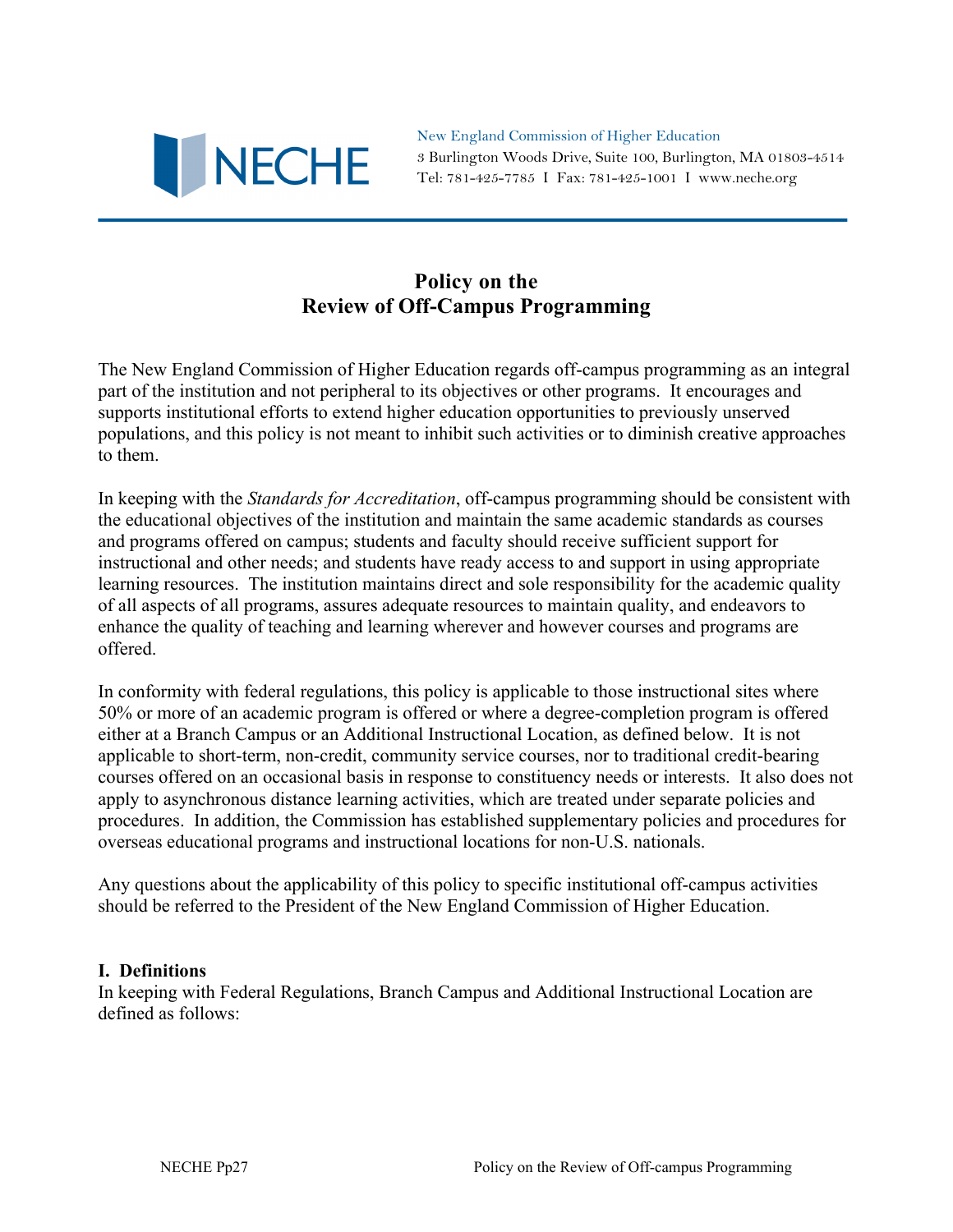#### **Branch Campus**

A location of an institution that is geographically apart and independent of the main campus which meets *all* of the following criteria:

- offers 50% or more of an academic program leading to a degree, certificate, or other recognized credential, or at which a degree may be completed;
- is permanent in nature;
- has its own faculty and administrative or supervisory organization;
- has its own budgetary and hiring authority.

## **Additional Instructional Location**

Any instructional site geographically apart from the main campus where 50% or more of a degree or certificate program is offered or where a degree may be completed, but which otherwise does not meet the definition of a Branch Campus.

### **II. Accreditation**

Newly initiated Branch Campuses will not be automatically included in the institution's accreditation. The procedures outlined below must be completed before a Branch Campus is encompassed within the scope of its accreditation by the Commission.

Institutional activities at Additional Instructional Locations are regularly assessed in keeping with the details outlined under heading *Ongoing Monitoring* below.

In cases when an institution does not have general approval for Additional Instructional Locations (see below), the procedures outlined below must be completed before an Additional Instructional Location is encompassed within the scope of the institution's accreditation by the Commission.

## **III. Procedures**

## **A. Advance Notice to the Commission**

Establishing a Branch Campus or, for institutions without general approval, an Additional Instructional Location represents a substantive change; institutions are referred to the Commission's Policy on Substantive Change. It is the responsibility of an institution to notify the Commission about its intention to establish a Branch Campus or Additional Instructional Location before it becomes operational and to provide a substantive change proposal about its plans for the projected activity following the "Guidelines for Preparing Reports on the Establishment of Off-Campus Programming". The proposal should demonstrate that the new Campus or Location will fulfill all the *Standards for Accreditation,* with particular regard to:

- institutional mission;
- institutional planning to establish the new Campus or Location;
- the educational programming to be offered;
- faculty, library, academic technological support, and student services including advising and counseling;
- operation, management, and physical resources at the new Campus or Location including, if appropriate, legal authorization to conduct the activity;
- the institution's fiscal and administrative capacity to operate the new Campus or Location;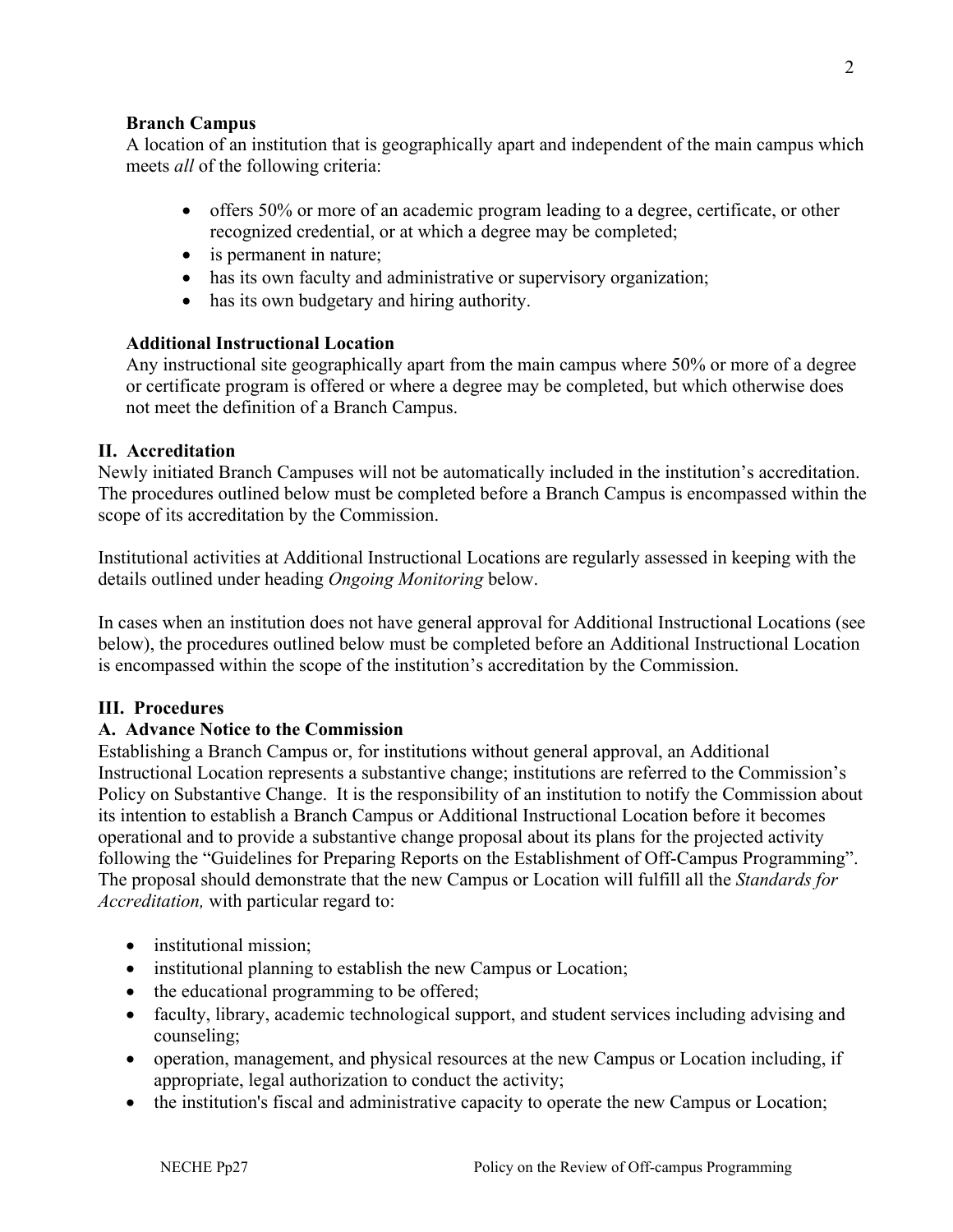contractual agreements, if any, with non-regionally-accredited organizations which will recruit students and/or provide instruction or otherwise provide academic services in support of the Branch Campus. (An institution establishing a Branch Campus or Additional Instructional Location through a contractual relationship should address in its proposal the Commission's statement on "Good Practices in Contractual Arrangements Involving Courses and Programs.")

In addition, the proposal should include multi-year projections for revenues and expenditures and cash flow at the new Campus or Location.

In considering new Branch Campuses and Additional Instructional Locations, the Commission's interest includes the institution's capacity to operate off-campus sites. Capacity is demonstrated through the institution's provision of evidence of a system to ensure quality across a distributed enterprise that includes:

- (a) clearly identified academic control;
- (b) regular evaluation of the locations;
- (c) adequate faculty, facilities, resources, and academic and student support systems;
- (d) financial stability; and
- (e) long-range planning for expansion.

An electronic copy (single, searchable pdf file) of the proposal should be submitted to the Commission through the NECHE Institution Portal.

## **B. Commission Review**

The institution's proposal will be reviewed by the Commission at its next regularly scheduled meeting. Should the Commission conclude that the plans for the new Branch Campus or Additional Instructional Location appear to fulfill the *Standards for Accreditation*, the new site will be approved and encompassed within the institution's accreditation. If approval is withheld, the reasons for doing so and subsequent steps will be specified.

The Commission will specify an effective date for inclusion of the Branch Campus or Additional Instructional Location in the institution's accreditation which, in keeping with federal regulation, will not pre-date either an earlier denial of the institution's plans by the Commission or the Commission's formal acceptance of the substantive change proposal.

## **C. On-Site Evaluation**

As soon as practicable, but no later than six months after it becomes operational, the Commission will undertake an on-site visit to the new Branch Campus or Additional Instructional Location. The purpose of the visit will be to assess the institution's success in implementing its plans for the new Campus or Location and to otherwise verify that the site has the personnel, facilities and resources as claimed in the substantive change proposal. In addition, the Commission may specify items for particular attention by the site visitor. The "Procedures for the Substantive Change Evaluation Visit" will be followed in these reviews.

In addition, as noted below in "Ongoing Monitoring," a representative sample of all Branch Campuses and Additional Instructional Locations will be visited during the institution's comprehensive evaluation.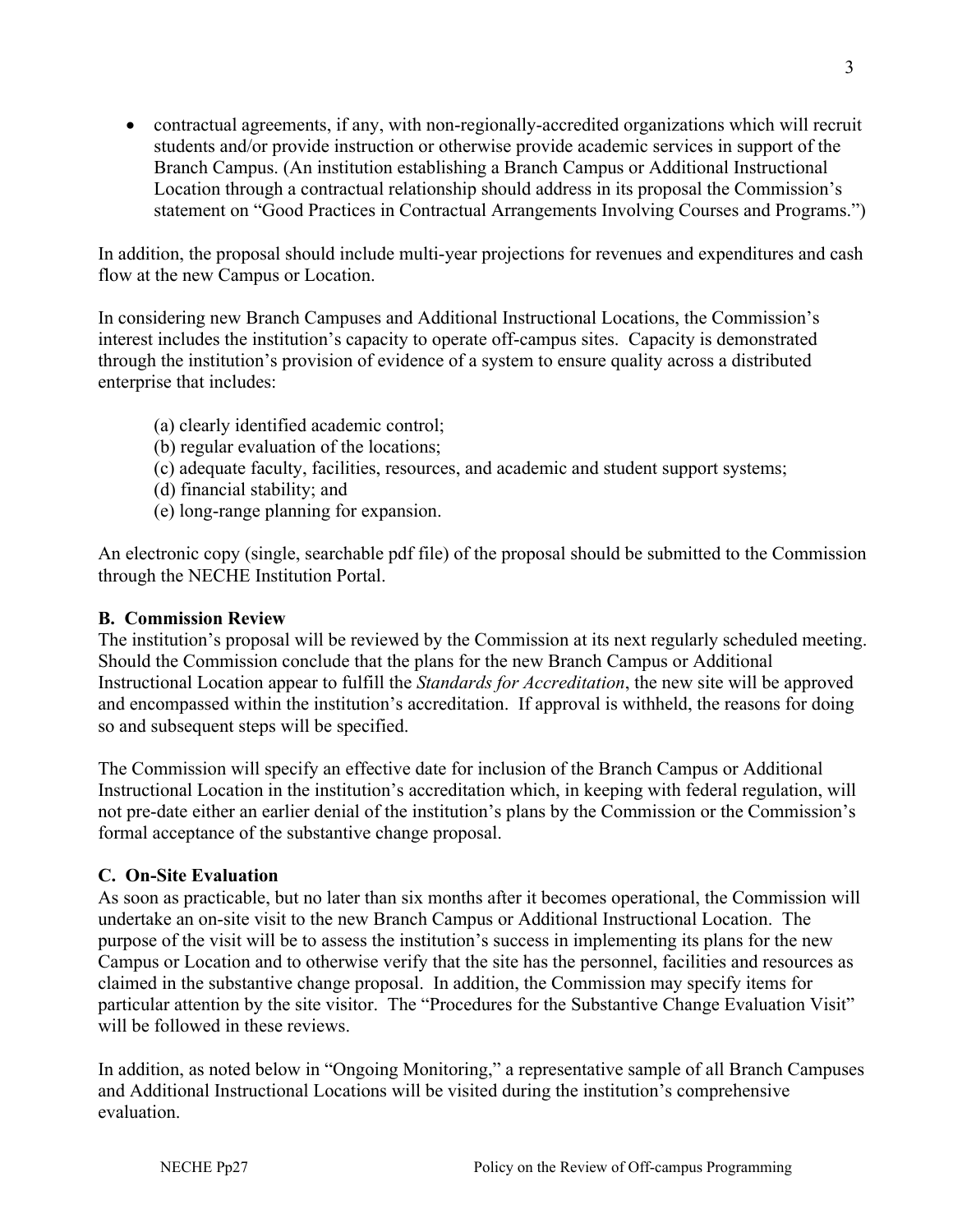#### **III. Permission for General Approval for Additional Instructional Locations**

In certain cases, the Commission may determine that an institution has the capacity to operate Additional Instructional Locations in keeping with the *Standards for Accreditation*, without a prior substantive change proposal or six-month on-site evaluation. In such cases, the Commission will grant general approval for the institution to establish such sites. Such general approval is valid for no more than five years and is reviewed at the time of the comprehensive evaluation and interim report.

General approval may be granted to establish sites within the U.S. only or limited by geography (e.g., New England states) or by type of program. Except as indicated below, locations added by institutions with general approval will be automatically included within the institution's accreditation; notification of a new location must be provided to the Commission offices within 30 days of its establishment.

An institution's permission for pre-approved Additional Instructional Locations will be reaffirmed by the Commission during its review of the institution's interim (fifth-year) report and at the time of the comprehensive evaluation.

General approval is not granted for the establishment of international sites.

General approval is not granted for Additional Instructional Locations when the institution meets any of the following criteria:

- has three or fewer Additional Instructional Locations:
- has not demonstrated that it has a proven record of successful oversight of Additional Instructional Locations, as defined above;
- has been accredited for fewer than ten years;
- experiences rapid growth in the number of Additional Instructional Locations;
- has been placed on show-cause or probation or has been subject to a negative action by the Commission over the prior three academic years or is subject to some limitation on its accreditation or candidacy status.
- is under provisional certification with the U.S. Department of Education for Title IV.

An institution that undergoes a change of ownership must reestablish eligibility for general approval of Additional Instructional Locations. Such locations will not automatically be included in the institution's accreditation until the institution has established at least three (additional) sites, been accredited for at least ten years under the new ownership, and has demonstrated its successful oversight of off-campus instructional locations.

#### **IV. Ongoing Monitoring of Branch Campuses and Additional Instructional Locations**  Ongoing monitoring takes four forms:

1. Each spring, the institution reports information about all its off-campus programming on its Annual Report Form and uses the definitions included in this Policy to designate each location as either a "branch campus" or an "additional instructional location." Should the Commission be informed by the U.S. Secretary of Education that the designation of an institution's location diverges from that determined by the Secretary, the Commission will, upon request of the Secretary, conform the designation in its database to that of the Secretary. The Commission will inform the institution of the change.